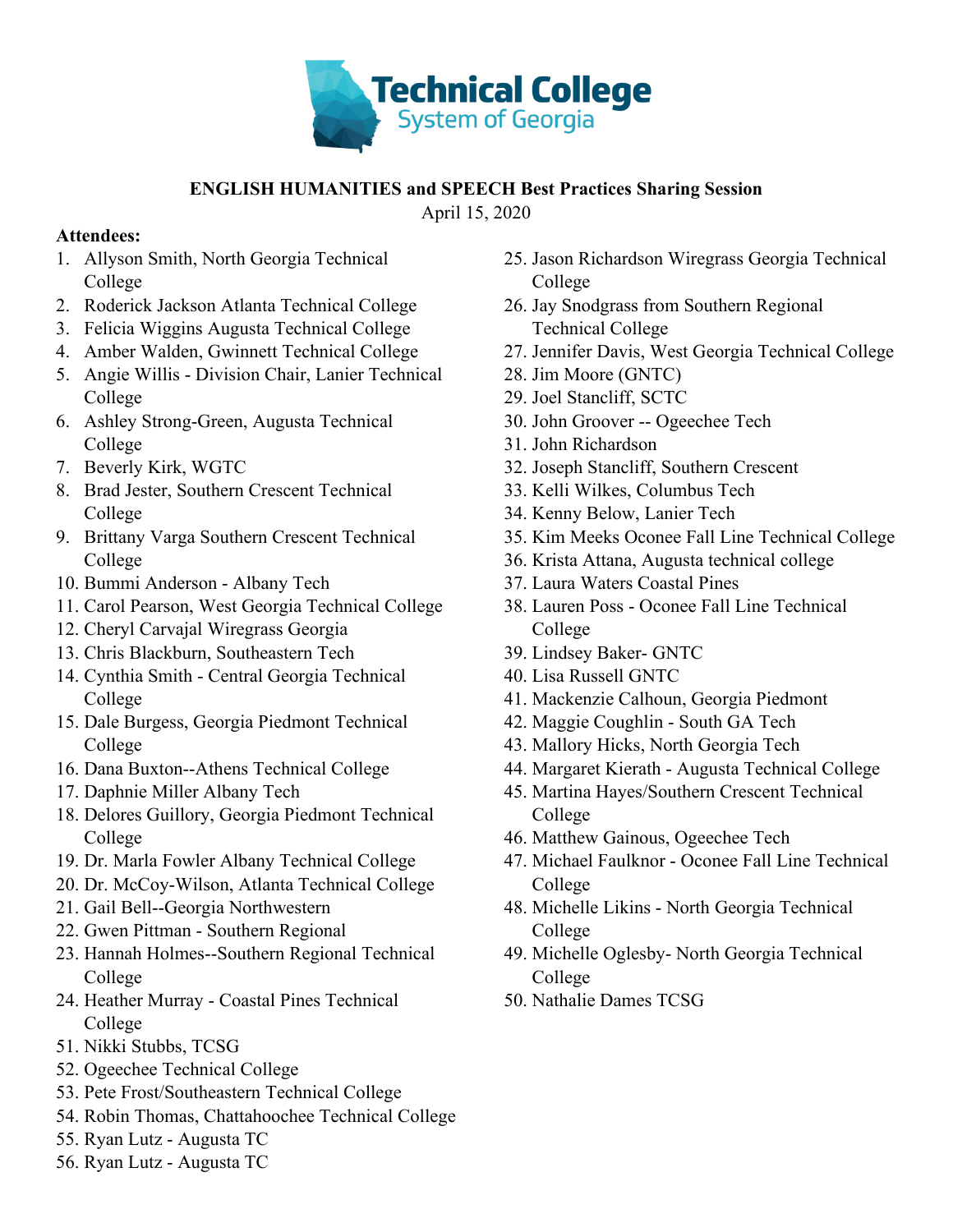

- 57. Sammy Holton Southeastern Technical College
- 58. Sarah Hunt: Savannah Tech
- 59. Sean McAuley North Georgia Tech
- 60. Tammy Augusta Technical College
- 61. Tiffany Parks, Gwinnett Tech College
- 62. Tomekia Cooper, Albany Tech
- 63. Tonja McCurdy-Jennings, Georgia Northwestern Technical College
- 64. Umber Hanief, Gwinnett Tech
- 65. Vicky Conner Southeastern Technical College
- 66. Will Burgan Columbus Tech

## **Points of Discussion:**

The purpose of this meeting was to address the needs of general education faculty in light of the recent quick transition to virtual learning for all course. The following questions were presented during the meeting:

- GVTC Resources:<https://gvtc.tcsg.edu/deac>
- Are there any talks about if practicum should be offered in summer or conversations about pushing it back to the fall
- What have you had to change to accommodate online instruction?
- What suggestions do you have for your peers?
- Where do you need assistance?

## **Discussion Notes:**

- The GVTC Resources:<https://gvtc.tcsg.edu/deac> website was shared.
	- o This site also contains a link to know which schools are using OER for various courses.
	- o To access the OER master courses contact your local Blackboard Administrator.
- Contact your local administration for guidance on the delivery mode of your courses.
- Instructors have increased their availability to students
	- o Setting up an appointment calendar with Blackboard tutorial [https://www.youtube.com/watch?v=r34W\\_ijiLlI](https://nam04.safelinks.protection.outlook.com/?url=https%3A%2F%2Fwww.youtube.com%2Fwatch%3Fv%3Dr34W_ijiLlI&data=02%7C01%7CNDames%40tcsg.edu%7C2eed6bdb2f864371bbad08d7dd4a76e2%7Cbda911050729491594d7ec5b3c37c90f%7C0%7C0%7C637221184224596835&sdata=7AKXtTde6Ij1KaL5JexNpbX9s09JXxOJSnOjH6a4OL4%3D&reserved=0)
	- o Calendly <https://calendly.com/> is another site that can be used for setting up an appointment calendar.
		- o [https://youcanbook.me](https://youcanbook.me/) another site for scheduling appointments
- Public Speaking Changes:
	- o Blackboard Collaborate has been useful for live speeches and classroom instructions
	- o For student presentations students upload video to YouTube and record using Google Photos and are then able to send the link for the recording via email
	- o YouTube video to help students with loading a video to YouTube are available.
	- o FLIPGRID is a recommended resource.<https://info.flipgrid.com/>
	- o How to handle student anxiety for live speeches via Collaborate
	- o This link to the video may be helpful for students: Watch this video if you need help uploading your speech recording to YouTube: <https://www.youtube.com/watch?v=VtF2AgFSLAw>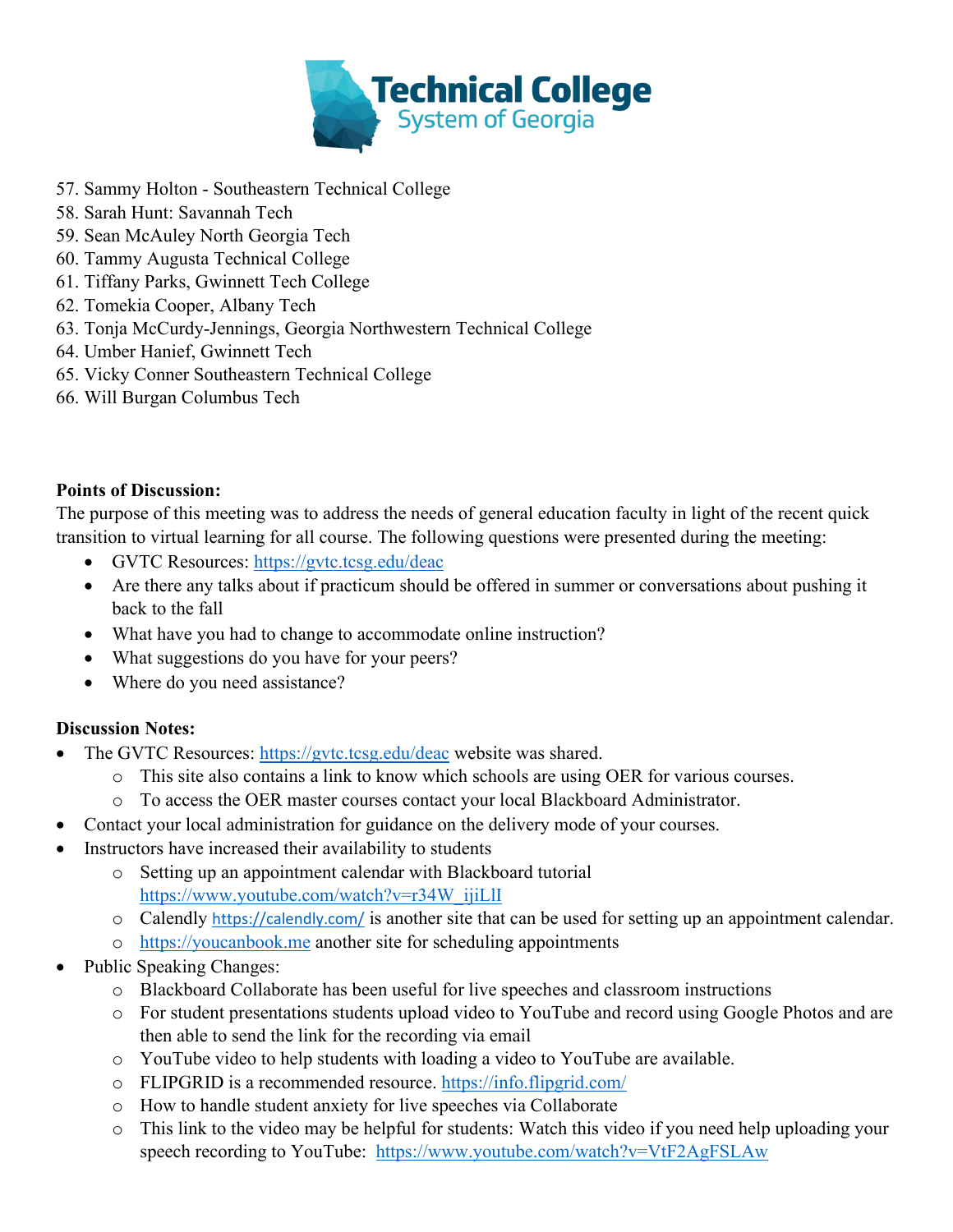

- o Students can use their cell phones and send videos that way without going through YouTube
- o Making the box for speeches a Discussion Post means all the other students in class can view the speech, as well.
- Blackboard Collaborate has also been used for
	- o Human to human check-in before we do any class business
	- o Office hours: Create one link in any course or your Sandbox,
	- o Do not forget to start the recording
	- o Live chat and recording video lessons with PowerPoint.
	- o making more instructional videos'
	- o I've recorded short min-lessons I've posted on YouTube and uploaded for students to watch, rewatch, and pause to get notes.
	- o Synchronous instruction using Collaborate
	- o holding regular class sessions
	- o Making lots of videos/recorded mini lessons
	- o Special sessions for specific issues
- Humanities Changes:
	- o The biggest change for HUMN during this time was finding an online museum option for their museum visit assignment. Many museums, both local and around the country and world, have wonderful collections and information available, if you have a similar assignment.
	- o There are many good orchestral and choir performances on YouTube.
	- o Google Arts and Culture is always an option
	- o The Met Opera offers live streaming,
	- o There is live streamed theater.
- Questions not addressed: Using YouTube Live to allow students to comment on a video was mentioned
- Final exam suggestions:
	- $\circ$  Respondus Monitor has been a TCSG suggestion to comply with the proctoring/identification requirement
	- o Below is a suggestion on how exams can be proctored in Blackboard Ultra Collaborate.
		- The first link is the link that you requested in which the video shows the way in which to monitor one student taking a test in Blackboard Ultra Collaborate:
		- <https://youtu.be/LQlf776Fxqk>
		- The following link<https://youtu.be/Uo3fyMASYVU> shows the way in which testing is monitored with a second party program at another college. The proposal stated that a Blackboard Collaborate Session for all students in the course could be set up at the same time as the online exam in order to do what the video below illustrates when using a second party proctor, but we use Blackboard Collaborate instead. The student could sign into Blackboard Ultra Collaborate on his or her phone and position the phone so that the camera is directed at him or her for identification, the keyboard, and the computer screen so that the Instructor could see whether or not the textbook is open, there are other materials on the screen, a friend in the room, or any other testing aids that might be less than feasible in the testing environment. The students could then sign into the course on their PCs or laptops and access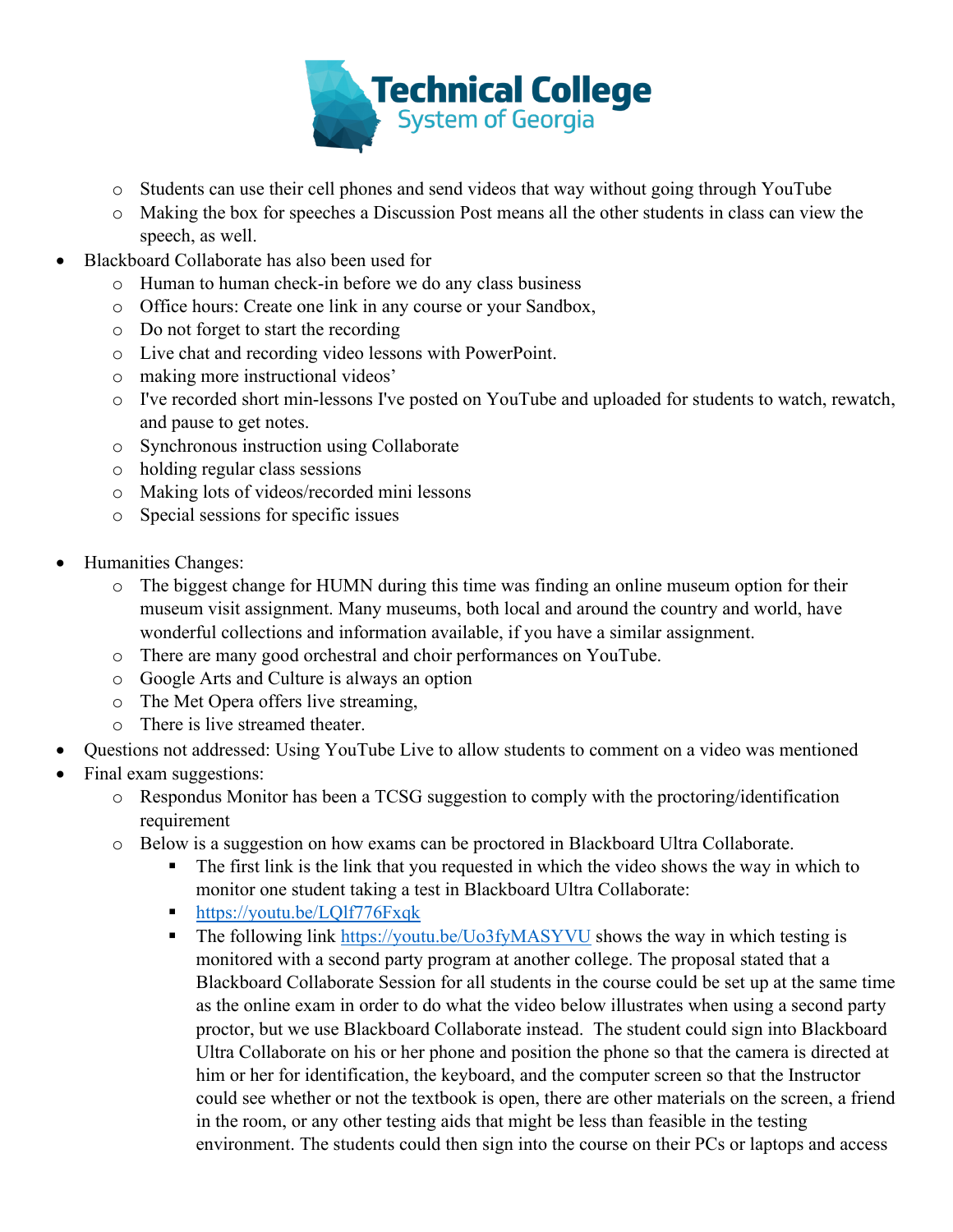

the final exam and begin the exam while being monitored in Blackboard Collaborate. Doing so could further legitimize the test taking process.

- Concern was expressed for resources to assist students through this traumatic situation. Below are some resources
	- o Each college should have a student assistance program. Check with your VPSA
	- o [https://www.virusanxiety.com/](https://nam04.safelinks.protection.outlook.com/?url=https%3A%2F%2Fwww.virusanxiety.com%2F&data=02%7C01%7CNDames%40tcsg.edu%7C4b98469c3d0e4f7c5d9a08d7e1930fb5%7Cbda911050729491594d7ec5b3c37c90f%7C0%7C0%7C637225894060996154&sdata=rGF4iezHWqRUVdvP1kN%2FpRatE40ui2koVd7VrnYhMRI%3D&reserved=0)
	- o <https://www.dropbox.com/sh/64r7spyuoczzmto/AABpFKVlFgYf-CeFB1owLMkxa?dl=0>
- Strategies for working with Dual enrollment students:
	- o Reach out to the dual enrollment coordinate and high school counselors has been helpful
	- o Recording lectures to allow for flexibility in attendance.
	- o Post messages to their high school accounts which their parents check
	- o Using Early Alerts
	- o Meet via TEAMS
	- o Some Career academy gave students Chromebook to help with student access to homework assignments
	- o Having all assignments open with rolling due dates to allow students to work ahead.
	- o phone calls and individual emails
- Strategies for dealing with students that are now homeschooling their children or those in the medical field
	- o More leniency with due dates
	- o Being considerate of machine sharing
	- o I'm extending due dates as needed
	- o send out announcements and send duplicates to their student emails
	- o asked students to contact the instructor is the need help
	- o It's so important to try to get students on the phone. So many students seem sure they cannot complete the class with these new circumstances. If we let them know we are working with them, it can make a huge difference.
	- o
- Concerns about student completing work prior to the end of the semester
	- o Incompletes are being offered
	- o Some colleges are offering Z grades. Withdrawal without penalty due to the coronavirus.
	- o Concerns about when grades are due. Seek guidance at from your local institutional leadership.
	- o In Progress "IP" grades were discussed. An IP is different that an I. It gives students the entire summer semester to complete -- at least at our school. The IP is a new option for us.
- Response about SACSCOC proctored event for fully online courses.

SACSCOC addresses proctoring in its Distance and Correspondence Education Policy Statement [https://sacscoc.org/app/uploads/2019/07/DistanceCorrespondenceEducation.pdf](https://nam04.safelinks.protection.outlook.com/?url=https%3A%2F%2Fsacscoc.org%2Fapp%2Fuploads%2F2019%2F07%2FDistanceCorrespondenceEducation.pdf&data=02%7C01%7CNDames%40tcsg.edu%7C1a22128841364942a98008d7e2097a37%7Cbda911050729491594d7ec5b3c37c90f%7C0%7C0%7C637226402644295581&sdata=qPrkglrJOn47U3QQ9yuKUbllUjL2Y56yC4Ka2c0ruZI%3D&reserved=0)

1. In terms related to student identification -" At the time of review by the Commission, the institution demonstrates that the student who registers in a distance or correspondence education course or program is the same student who participates in and completes the course or program and receives the credit by verifying the identity of a student who participates in class or coursework by using, at the option of the institution,